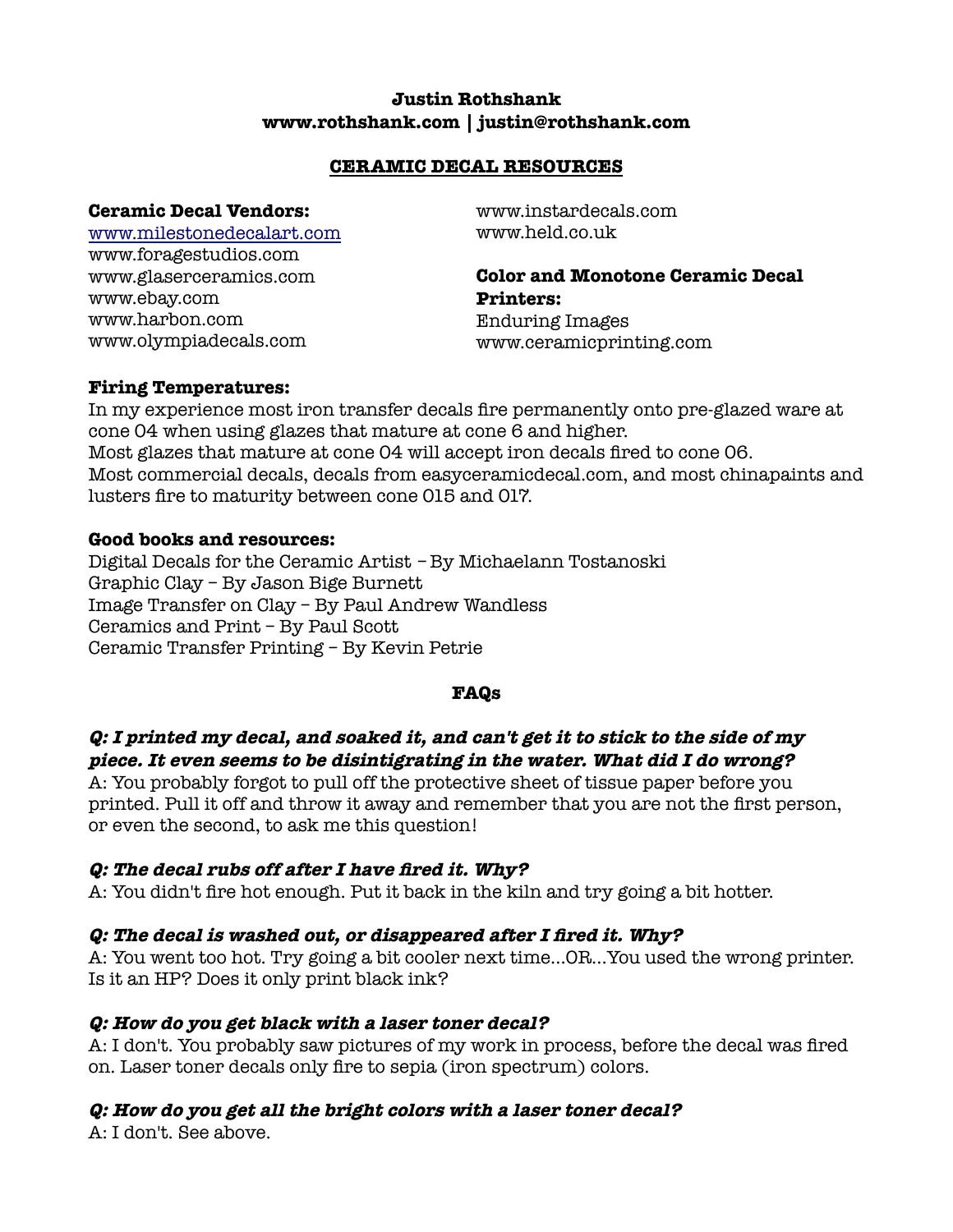## **Q: But your pieces have color decals? How do you do that?**

A: I use color ceramic decals, fired to a totally different temperature, sourced from a different source, and NOT printed with a laser printer.

## **Q: I looked at the HP website for the MSDS sheet about my toner cartridge. Iron oxide is not listed as an ingredient, but you said it was?**

A: Iron isn't always listed exactly. Sometimes its ferric or ferrous or some other word beginning with Fe, which happens to be the symbol for iron on the periodic table of elements.

## **Q: I have heard that decals wear off, especially if you put them in the dishwasher. Is this true?**

A: The short answer is no, the decals will NOT wear off. Laser toner transfers are made of iron. They work just like iron oxide. If you fire them PROPERLY, they will be fired INTO the glaze. They will NEVER wear off.

Commercial decals are fired on top of glazes to slightly lower temperatures than iron toner decals. If you fire them on properly, they will not wear off in your lifetime, and probably never. However, if you use a piece with comercial decals EVERY SINGLE DAY, and wash it with a brillo pad EVERY SINGLE DAY, and put it into the dishwasher EVERY SINGLE DAY, you might begin to rub off the decal after several months or years. However, under normal, periodic use and care, even commercial decals, when fired properly, will likely never come off.

# **Firing Schedule for Iron decals**

These are firing schedules that I use for iron decals in my electric kiln. I have tested these temperatures for success with my kilns, glazes, and clay bodies. I suggest you test these temperatures with your own kilns, glazes, and clay bodies BEFORE committing to the process. I use a PREPROGRAMMED SLOW FIRING CYCLE for all firings.

After applying an Iron transfer to GLAZED EARTHENWARE I refire the piece to cone 09/010 to "set" set the decal. I fire on the SLOW setting.

After applying an Iron Toner transfer to GLAZED OR ATMOSPHERIC FIRED STONEWARE OR PORCELAIN I refire the piece to cone 04. I fire on the SLOW setting.

If you fire in these ranges and don't find succes, see my Decal FAQs sheet for troubleshooting ideas.

# **Firing Schedule for commercial decals and lusters**

Let your decals dry at least 12 hours before firing. You can push this time but be ready for decal imperfections. Decals that aren't dried are prone to bubble and adhere incompletely.